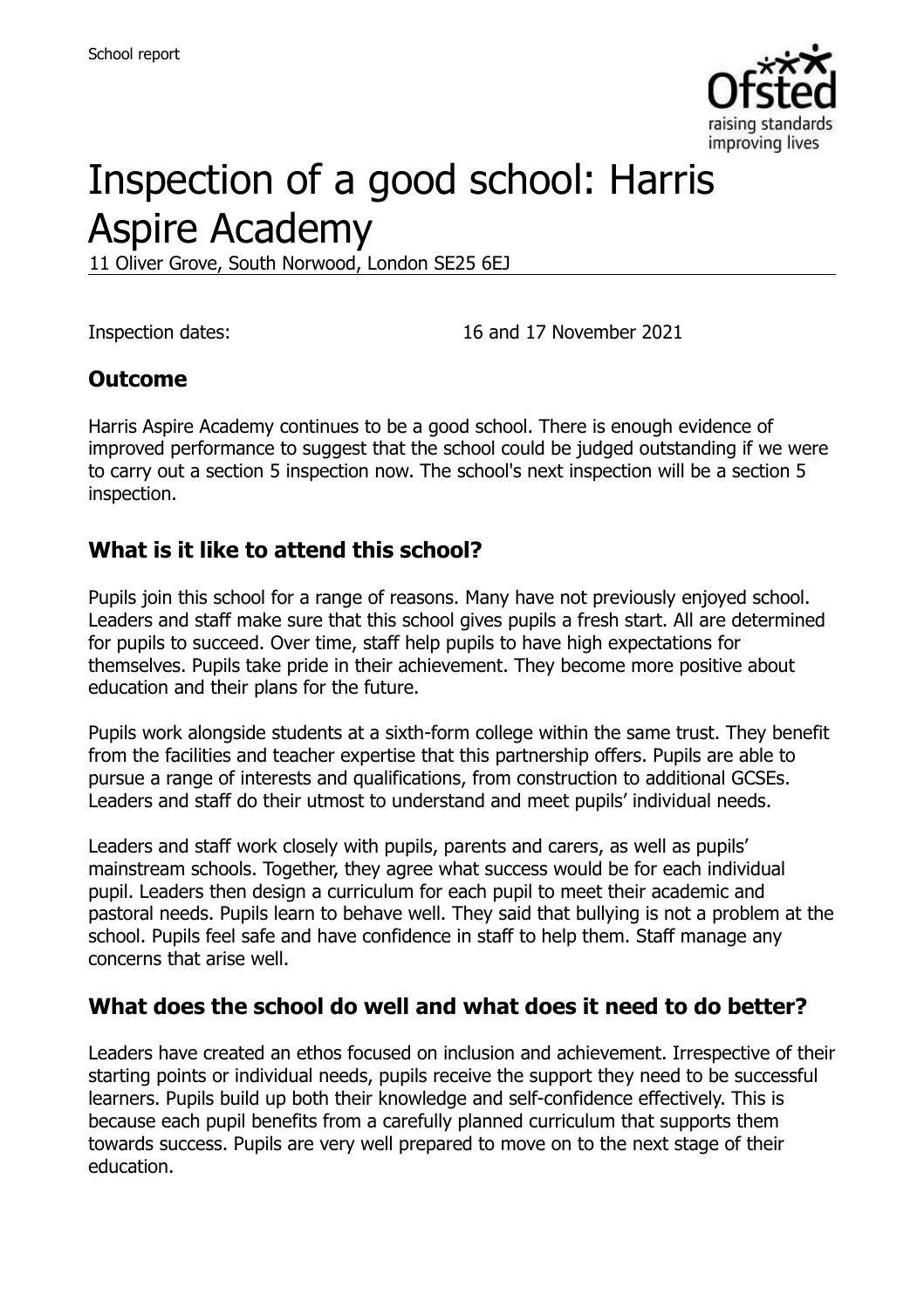

In Years 10 and 11, the curriculum is designed to be both broad and tailored to each pupil's needs and aspirations. This works exceptionally well in practice. As well as continuing to develop their knowledge in English, mathematics and science, pupils study towards GCSEs and accredited qualifications in a range of other subjects. Close partnership working with pupils' mainstream schools enables pupils to continue and build upon previous learning.

Some pupils join on short-term placements lasting up to three weeks. Staff make sure that these pupils continue to learn the curriculum of their mainstream schools. Pupils also receive well-targeted pastoral support, including mentoring. This prepares them to return successfully to their mainstream school.

Teaching is ambitious and learning is sequenced appropriately. Staff check pupils' understanding and go over subject content again when they find gaps in pupils' knowledge. Pupils appreciate this and grow in confidence.

Leaders plan thoroughly for pupils with special educational needs and/or disabilities. This work is based on careful identification of pupils' needs. Where appropriate, leaders organise further assessments of pupils' barriers to learning. Leaders and staff use this information well to plan and put in place effective support, for instance in reading and literacy.

The curriculum supports pupils' literacy well. Language development and vocabulary are prioritised. This means pupils get better at reading and writing. Some pupils find it particularly hard to communicate confidently. Leaders are making sure that the curriculum continues to prioritise the development of pupils' spoken language.

Leaders and staff have thought carefully about how to support pupils' wider development. Careers education is a strength. Year 11 pupils all achieve qualifications and go on to further study or training, including apprenticeships. Staff involve families closely in planning for pupils' next steps. Personal, social, health and economic education also contributes to pupils' readiness for their future lives. Pupils learn how to keep themselves safe as well as how and where they should seek support. Respecting others is a theme that runs through the curriculum. The COVID-19 pandemic has meant that the provision for extra-curricular learning has been interrupted. Leaders are redeveloping the enrichment activities on offer, and ensuring that all pupils are able to access them.

Staff know all pupils well and address challenging behaviour calmly. Pupils are taught to discuss their strengths as well as how they can manage their own behaviour.

Leaders nurture staff as well as pupils. They focus on developing teachers' subject knowledge and teaching expertise. Staff appreciate this and are committed members of the school community.

## **Safeguarding**

The arrangements for safeguarding are effective.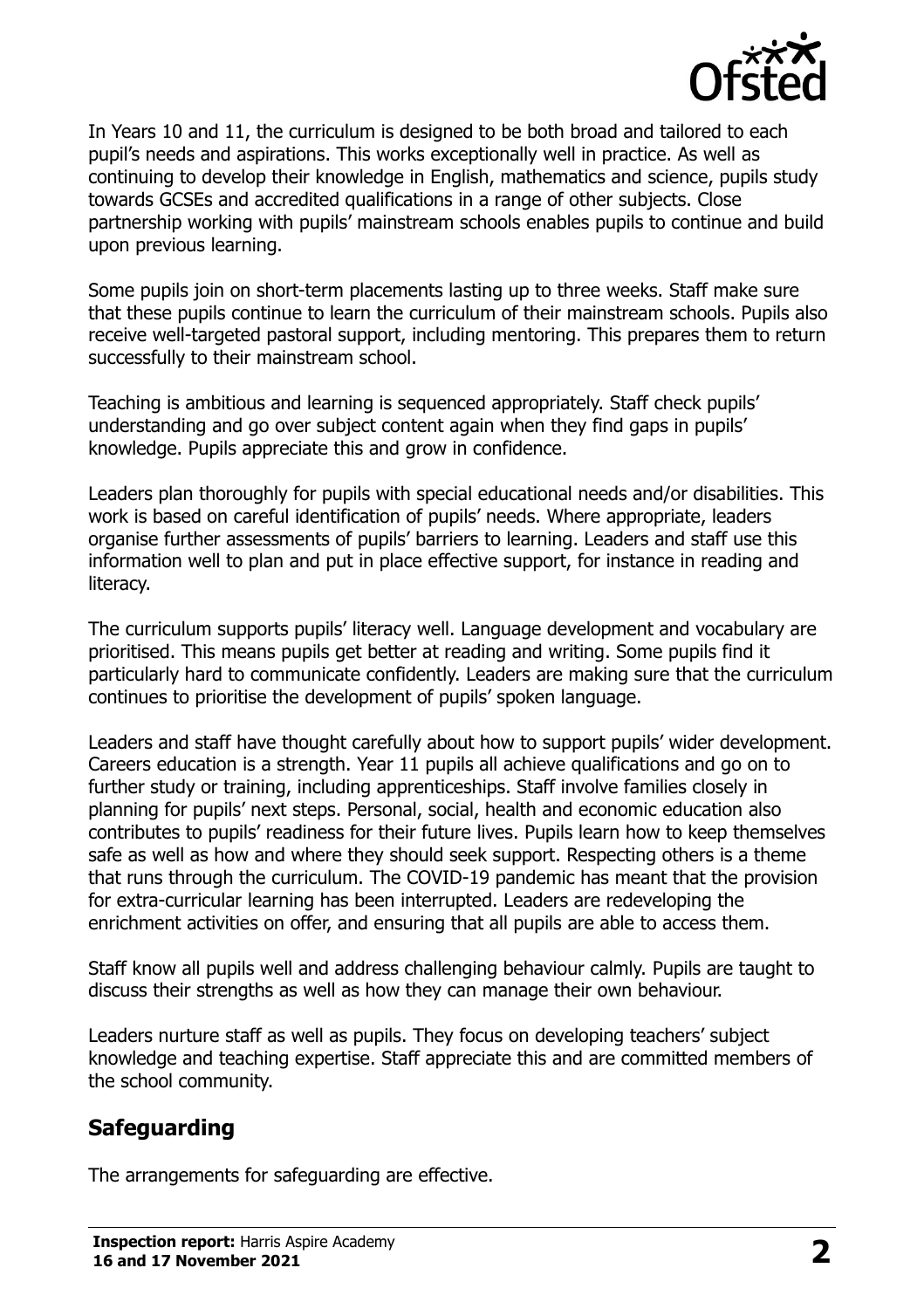

Leaders prioritise the safety of pupils. They thoroughly assess pupils' needs before and on arrival. Leaders support pupils well through close partnership working with external agencies and pupils' mainstream schools. They follow up any concerns and make sure that pupils get the help they need.

Leaders ensure that staff are well trained and know about different safeguarding risks. This helps to create a culture of vigilance. Leaders refer concerns to external agencies when necessary.

Governors, leaders and staff are knowledgeable about how to identify and support pupils' needs. Pupils learn about how to keep safe and develop resilience through a comprehensive curriculum.

#### **What does the school need to do to improve?**

#### **(Information for the school and appropriate authority)**

■ Leaders make sure that pupils continue to develop their reading, speaking and writing. Many pupils join the school with low levels of confidence in using spoken English. Leaders' work to support these pupils is successful. Leaders should build on the existing strengths and ensure that pupils continue to practise and build up their confidence in using spoken language.

#### **Background**

When we have judged a school to be good, we will then normally go into the school about once every four years to confirm that the school remains good. This is called a section 8 inspection of a good or outstanding school, because it is carried out under section 8 of the Education Act 2005. We do not give graded judgements on a section 8 inspection. However, if we find evidence that a school would now receive a higher or lower grade, then the next inspection will be a section 5 inspection. Usually this is within one to two years of the date of the section 8 inspection. If we have serious concerns about safeguarding, behaviour or the quality of education, we will deem the section 8 inspection as a section 5 inspection immediately.

This is the first section 8 inspection since we judged the school to be good in May 2016.

#### **How can I feed back my views?**

You can use [Ofsted Parent View](https://parentview.ofsted.gov.uk/) to give Ofsted your opinion on your child's school, or to find out what other parents and carers think. We use information from Ofsted Parent View when deciding which schools to inspect, when to inspect them and as part of their inspection.

The Department for Education has further quidance on how to complain about a school.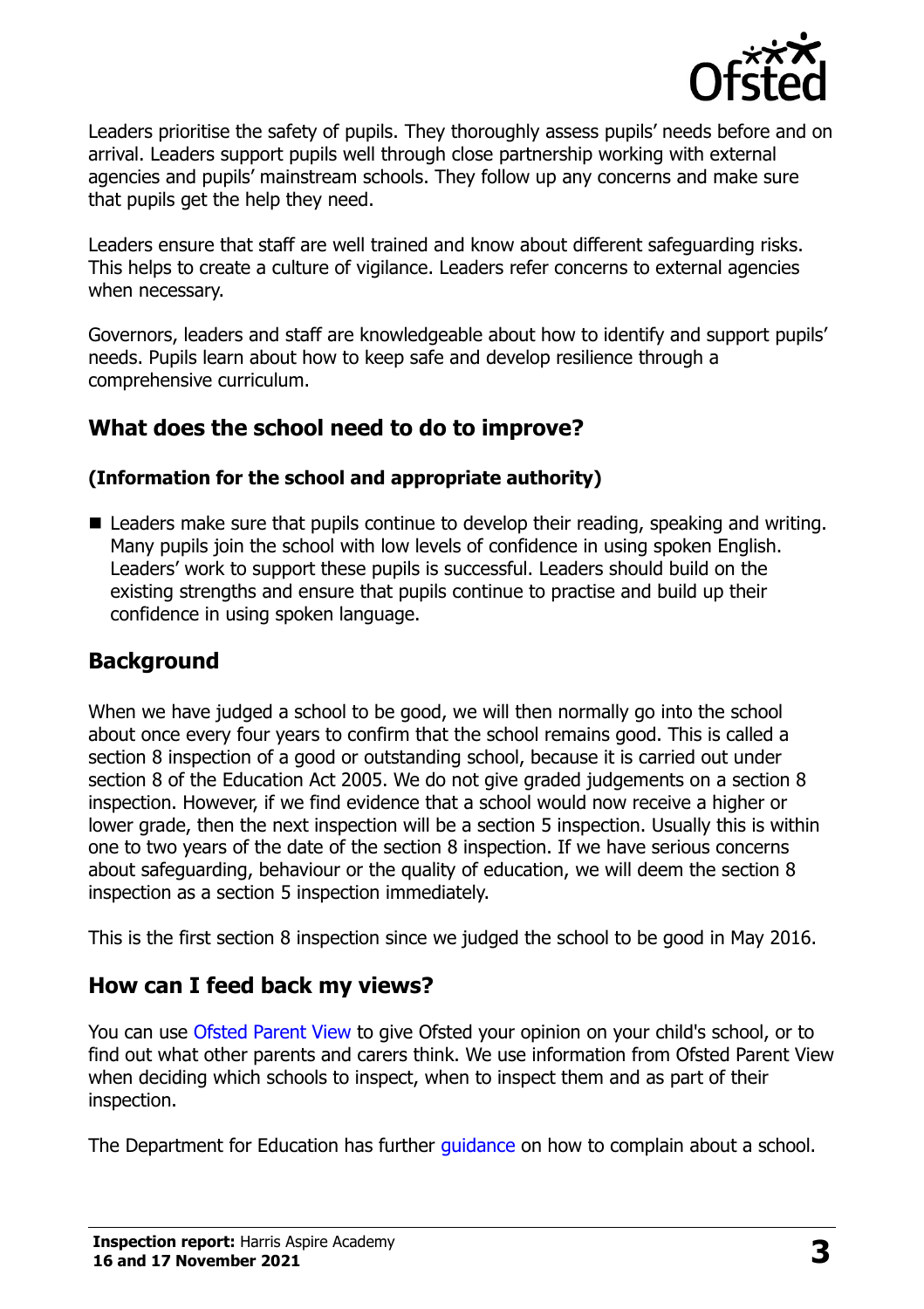

If you are the school and you are not happy with the inspection or the report, you can [complain to Ofsted.](https://www.gov.uk/complain-ofsted-report)

#### **Further information**

You can search for [published performance information](http://www.compare-school-performance.service.gov.uk/) about the school.

In the report, ['disadvantaged pupils'](http://www.gov.uk/guidance/pupil-premium-information-for-schools-and-alternative-provision-settings) refers to those pupils who attract government pupil premium funding: pupils claiming free school meals at any point in the last six years and pupils in care or who left care through adoption or another formal route.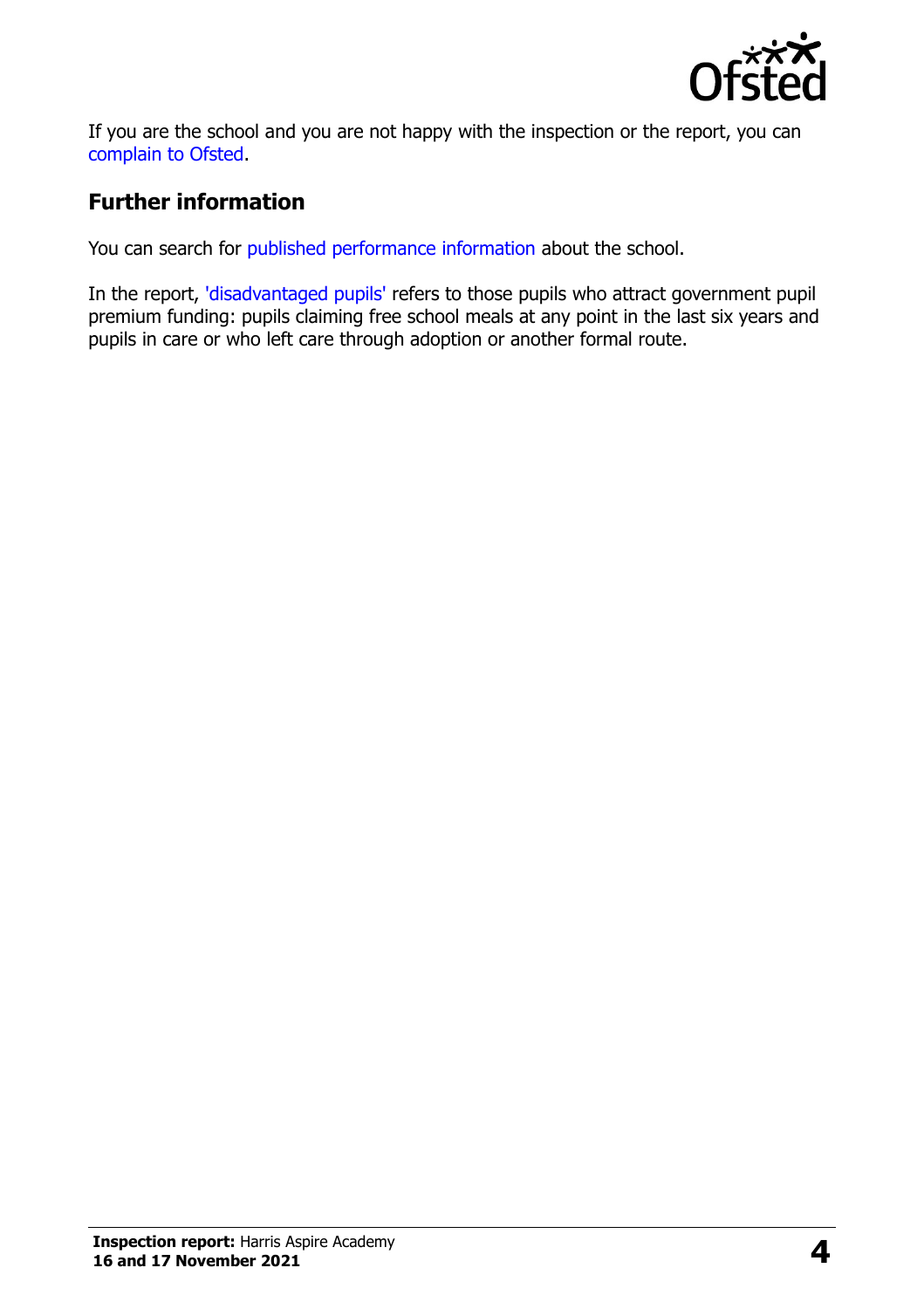

#### **School details**

| Unique reference number             | 139829                                                                  |
|-------------------------------------|-------------------------------------------------------------------------|
| <b>Local authority</b>              | Croydon                                                                 |
| <b>Inspection number</b>            | 10201302                                                                |
| <b>Type of school</b>               | Alternative provision                                                   |
| <b>School category</b>              | Academy free school                                                     |
| Age range of pupils                 | 11 to 16                                                                |
| <b>Gender of pupils</b>             | Mixed                                                                   |
| Number of pupils on the school roll | 14                                                                      |
| <b>Appropriate authority</b>        | Board of trustees                                                       |
| <b>Chair of trust</b>               | Dan Moynihan                                                            |
| <b>Principal</b>                    | <b>Andrew Barr</b>                                                      |
| <b>Website</b>                      | www.harrisaspire.co.uk                                                  |
| Date of previous inspection         | 17 and 18 May 2016, under section 5 of the<br><b>Education Act 2005</b> |

## **Information about this school**

- This school provides full-time placements for pupils in Years 10 and 11. It has capacity for 65 pupils. The school also offers short-term respite placements for pupils in Years 7 to 11 for up to three weeks.
- Since the last inspection, there has been a new headteacher and the school has moved to new premises.
- This school shares the site with a vocational sixth-form within the same multi-academy trust. The principal of Harris Aspire is also the principal of the sixth-form college.

## **Information about this inspection**

- This was the first routine inspection the school received since the COVID-19 pandemic began. Inspectors discussed the impact of the pandemic with school leaders and have taken that into account in their evaluation.
- Inspectors met with the principal, executive principal, chief executive officer of the trust, vice principals and senior leaders in charge of safeguarding, behaviour and inclusion. Inspectors also spoke with the chair of governors.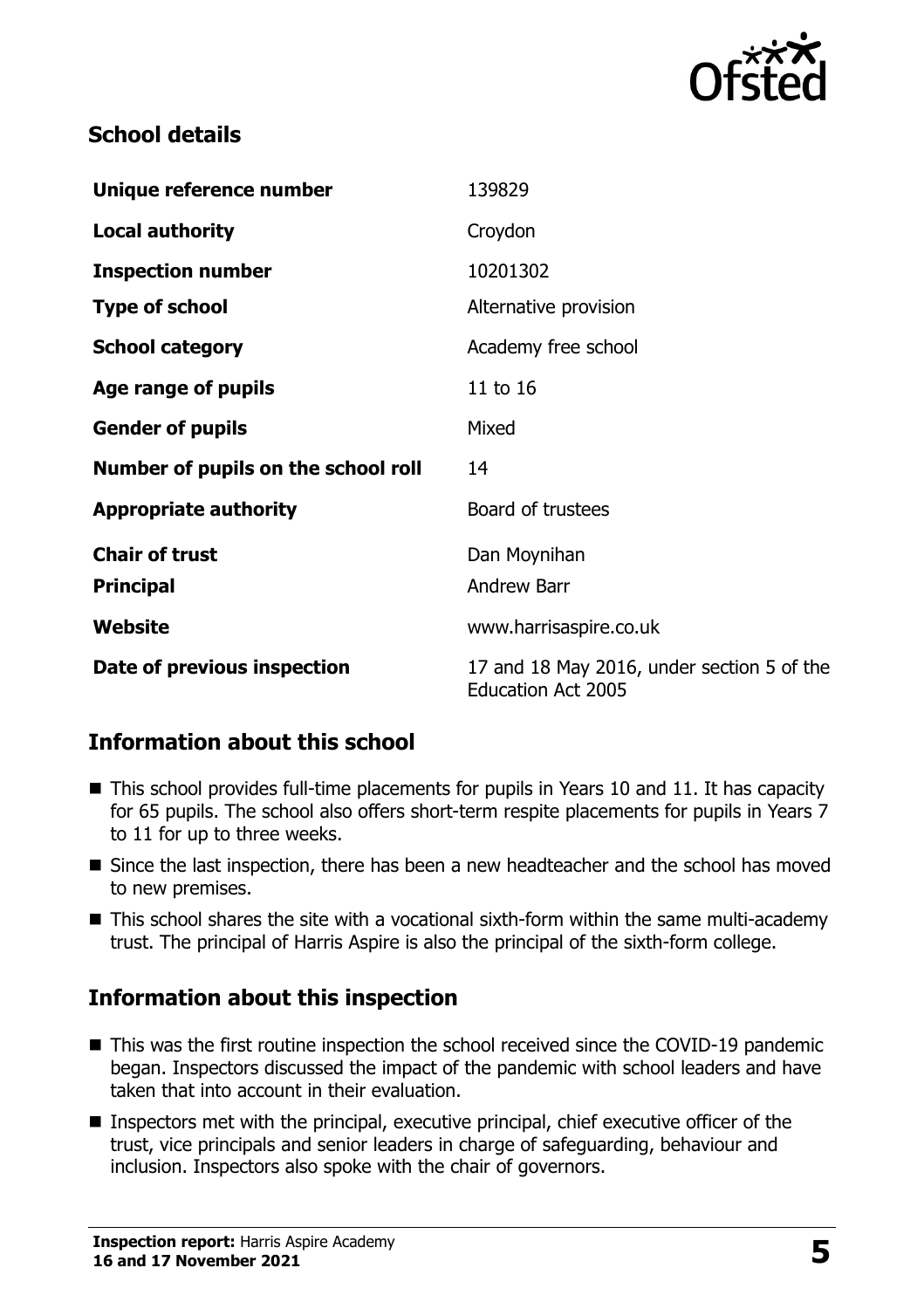

- Inspectors carried out deep dives in these subjects: English, mathematics and personal, social and health education. They also considered pupils' learning in other subjects, including construction, physical education, media, business and art. For each deep dive, inspectors met with subject leaders, looked at curriculum plans, visited lessons, spoke to teachers, spoke to some pupils about their learning and looked at samples of pupils' work.
- To inspect safeguarding, inspectors spoke to leaders and staff. They reviewed the single central record and spoke to staff about their work to identify and support pupils.
- Inspectors also considered the responses to surveys from staff. There were no responses from parents or pupils.
- Inspectors spoke to pupils about safeguarding, their well-being and learning.

#### **Inspection team**

Alice Clay, lead inspector **Her Majesty's Inspector** 

Francis Gonzalez **Contact Contact Contact Contact Contact Contact Contact Contact Contact Contact Contact Contact Contact Contact Contact Contact Contact Contact Contact Contact Contact Contact Contact Contact Contact Cont**